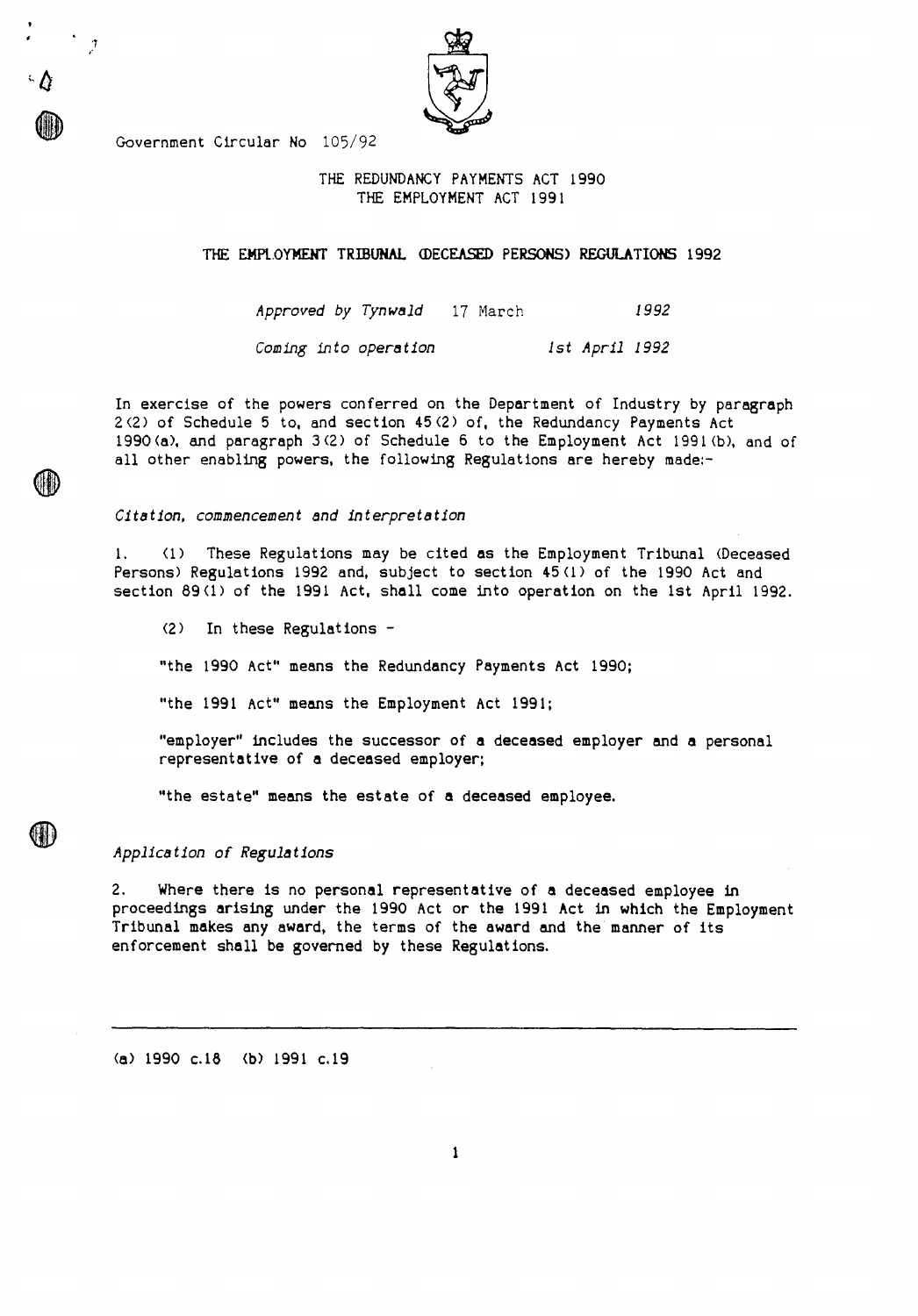#### Terms of the award

Where, in proceedings before the Employment Tribunal arising under the 1990 Act or the 1991 Act, either -

- (a) a person has been appointed under paragraph 2(1) of Schedule 5 to the 1990 Act or paragraph 3(1) of Schedule 6 to the 1991 Act to institute or continue the proceedings on behalf of the estate; or
- (b) an employee who is party to those proceedings dies before the Tribunal's award is made,

any award of the Tribunal shall be made in favour of the estate.

### Enforcement of award

4. (1) Where any person is appointed under paragraph 2(1) of Schedule 5 to the 1990 Act or paragraph 3(1) of Schedule 6 to the 1991 Act to enforce an award made by the Employment Tribunal in favour of the estate or, as the case may be, in favour of an employee who has since died, that person may enforce such award on behalf of the estate without the grant of letters of administration or probate of any will, and the receipt of that person shall be a sufficient discharge to the employer for any sum payable to the estate under that award.

(2) Where paragraph (1) does not apply, any award made in favour of the estate or in favour of an employee who has since died shall be enforceable on behalf of the estate by the person to whom a grant of letters of administration or probate is made in respect of the estate.

#### Revocation

5. The Redundancy Payments (Deceased Persons) Regulations 1990(c) are revoked.

MADE this 25th day of February 1992

Minister for Industry

(c) GC 334/90